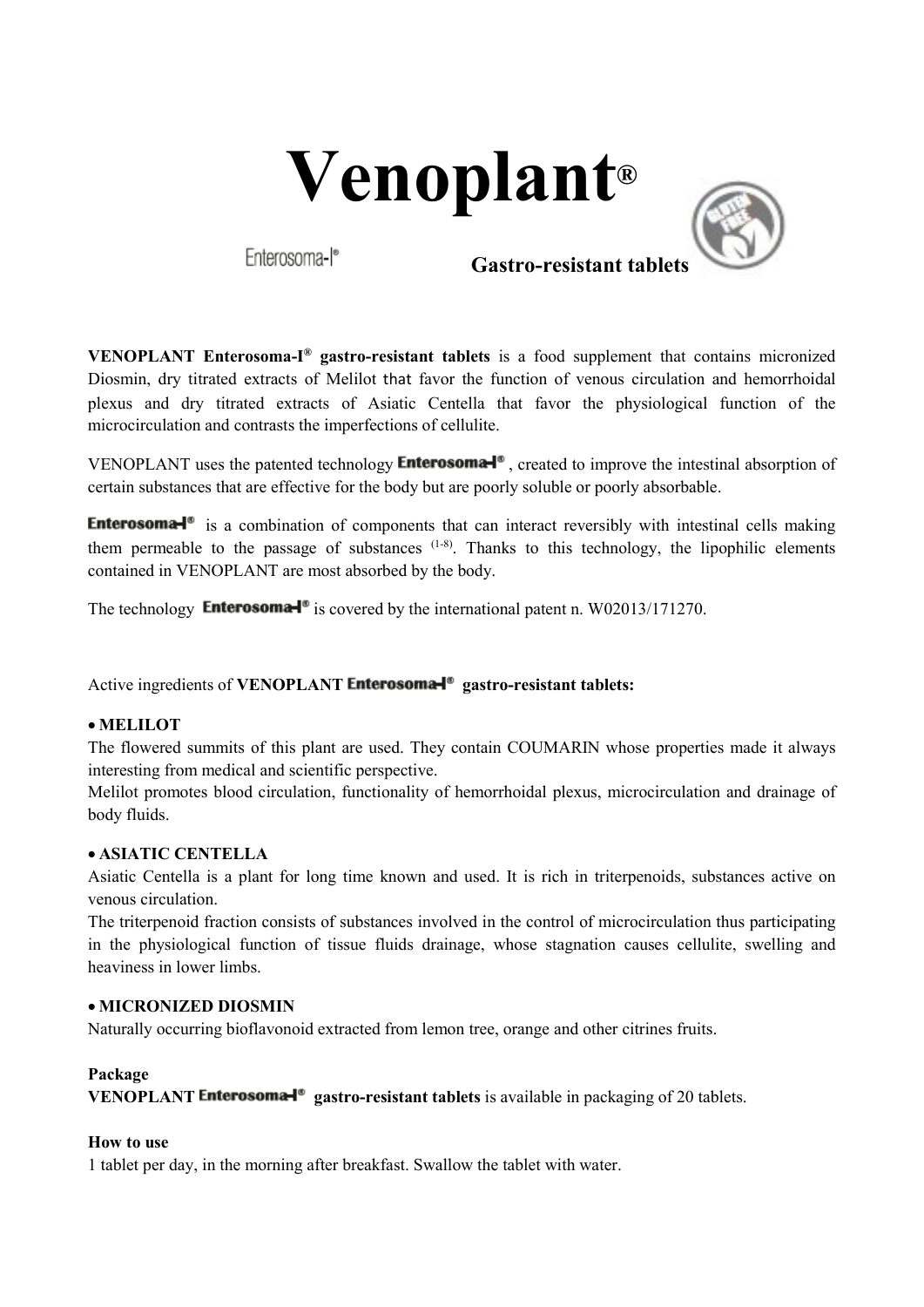### **Warnings**

Keep the product out of reach of children younger than 3 years age. Do not exceed the recommended daily dosage. Food supplements are not intended to be the substitutes of a varied and balanced diet and a healthy lifestyle.

Store in a cold and dry place, protected from light, from humidity and from localized heat sources. The expiry date refers to the product properly stored in unopened package.

### **GLUTEN FREE**

- <sup>(1)</sup> Thanou M, Verhoef JC, Junginger HE: Chitosan and its derivatives as intestinal absorption enhancers Adv Drug Deliv Rev, 2001 Oct 1; 50 Suppl 1:S91-101
- <sup>2)</sup> Takatsuka S, Kitazawa T, Morita T, Horikiri Y, Yoshino H; Enhancement of intestinal absorption of poorly absorbed hydrophilic compounds by simultaneous use of mucolytic agent and non-ionic surfactant - Eur J Pharm Biopharm. 2006 Jan;62(1):52-8. Epub 2005 Nov 9
- <sup>8)</sup> Takatsuka S, Morita T, Horikiri Y, Yamahara H, Saji H; Influence of various combinations of mucolytic agent and non-ionic surfactant on intestinal absorption of poorly absorbed hydrophilic compounds - Int J Pharm. 2008 Feb 12;349(1-2):94-100. Epub 2007 Aug 1
- <sup>(4)</sup> Yeh TH, Hsu LW, Tseng MT, Lee PL, Sonjae K, Ho YC, Sung HW; Mechanism and consequence of chitosan-mediated reversible epithelial tight junction opening - Biomaterials. 2011 Sep;32(26):6164-73.
- <sup>5)</sup> Sonaje K, Chuang EY, Lin KJ, Yen TC, Su FY, Tseng MT, Sung HW; Opening of epithelial tight junctions and enhancement of paracellular permeation by chitosan: microscopic, ultrastructural, and computed-tomographic observations - Mol. Pharm. 2012 May 7; 9(5): 1271-9. Epub 2012 Apr 13
- <sup>(8)</sup> Fratter, B. De Servi; New oral delivery system to improve absorption of Berberine: likely interaction of cationized chitosan with PG-P Pump International Journ. of Drug Delivery Technology 2014; 5(1); 33-42

www.venoplant.org



AESCULAPIUS farmaceutici s.r.i. - Via Cefalonia,70 - Brescia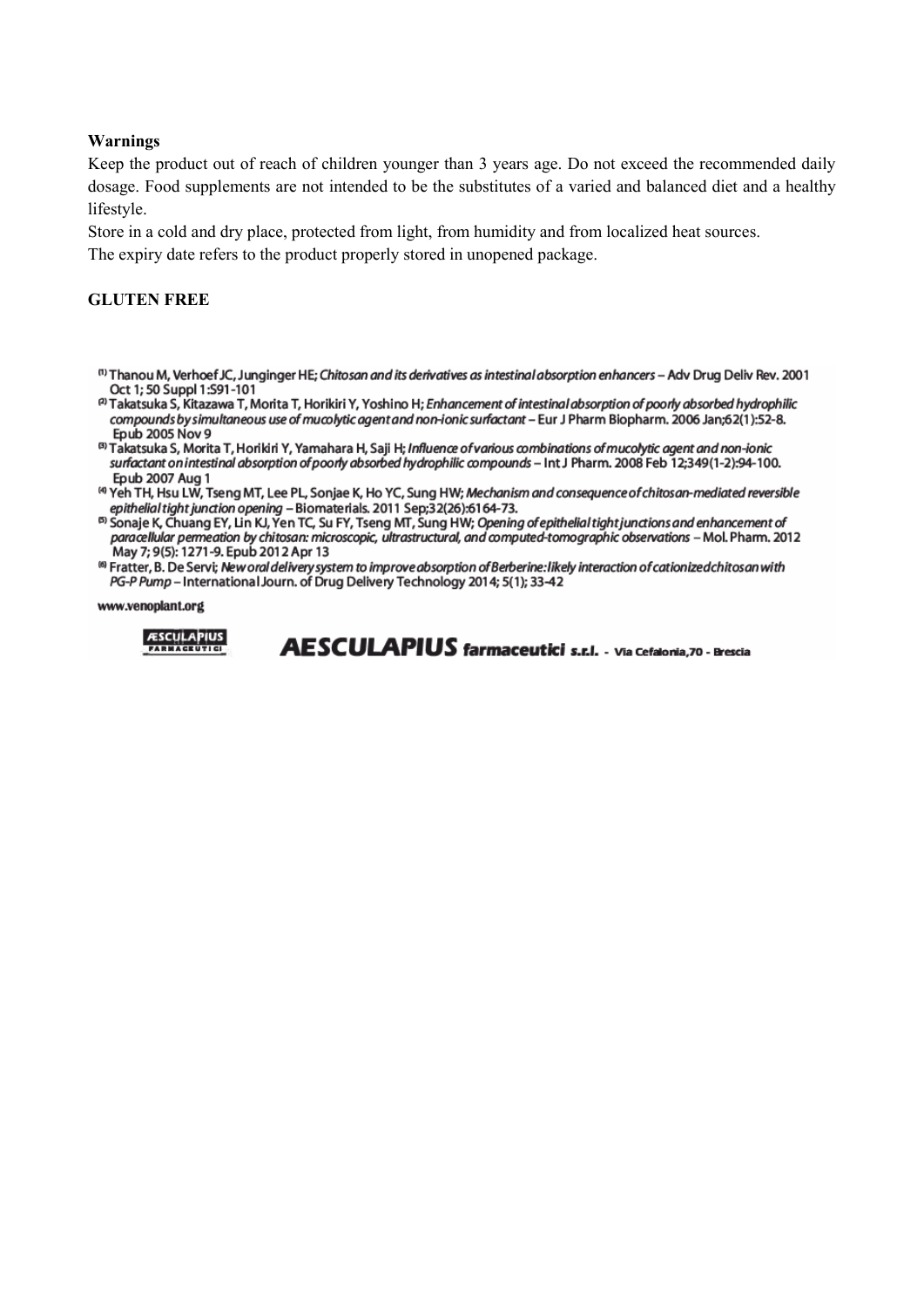# **Venoplant® line**

*www.venoplant.it*

## **Venoplant Enterosoma-I®**

## **Gastro-resistant tablets**

Food supplement that contains micronized Diosmin, dry titrated extracts of Melilot that favor the function of venous circulation and hemorrhoidal plexus and dry titrated extracts of Asiatic Centella that favor the physiological function of the microcirculation and contrasts the imperfections of cellulite.

Available in packaging of 20 tablets



# **Venoplant Patch Transdermal patches**

Transdermal patch formulated with plant extracts of horse chestnut, Melilot and Centella. Thanks to its technology the patch gradually releases the components that, in combination with each other, are a valid support to attenuate the fatigue and heaviness feeling of the legs. Reduces furthermore the cutaneous imperfections and of cellulite. Available in 10 patch packaging.



# **Cream gel**

Cosmetic formulation for topic use containing active ingredients with recognized vasoprotective action, effective in fostering a physiological improvement of the microcirculation tropism and of the capillary tone in case of swelling, heaviness, of the lower limbs and of microcirculation alterations also of other cutaneous regions of the body. Available in 100ml tube pack.